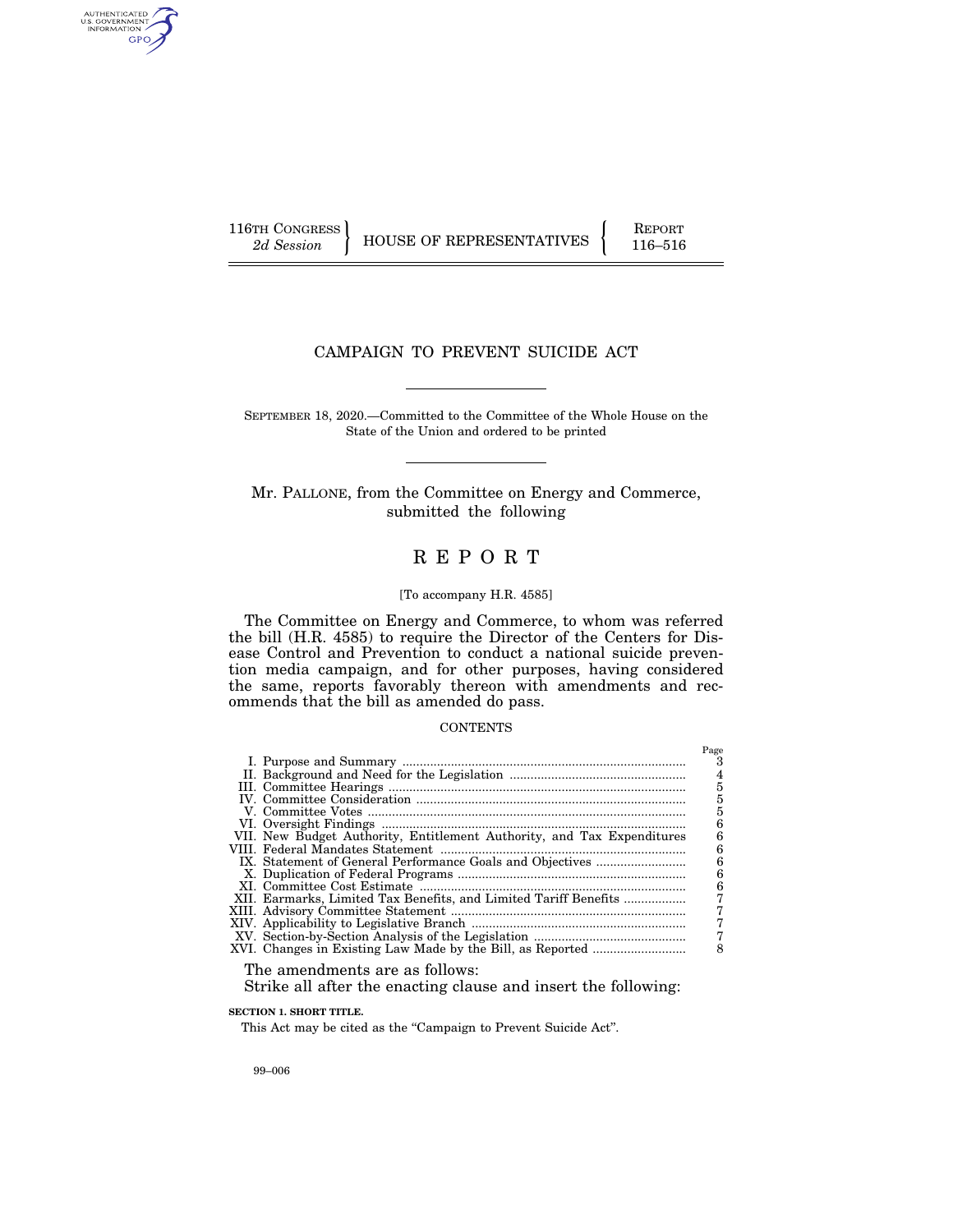#### **SEC. 2. NATIONAL SUICIDE PREVENTION LIFELINE.**

Section 520E–3(b)(2) of the Public Health Service Act (42 U.S.C. 290bb–36c(b)(2)) is amended by inserting after "suicide prevention hotline" the following: ", which, beginning not later than one year after the date of the enactment of the Campaign to Prevent Suicide Act, shall be a 3-digit nationwide toll-free telephone number,''.

#### **SEC. 3. NATIONAL SUICIDE PREVENTION MEDIA CAMPAIGN.**

(a) NATIONAL SUICIDE PREVENTION MEDIA CAMPAIGN.—

(1) IN GENERAL.—Not later than the date that is three years after the date of the enactment of this Act, the Secretary of Health and Human Services (referred to in this section as the ''Secretary''), in coordination with the Assistant Secretary for Mental Health and Substance Use (referred to in this section as the ''Assistant Secretary'') and the Director of the Centers for Disease Control and Prevention (referred to in this section as the ''Director''), shall conduct a national suicide prevention media campaign (referred to in this section as the ''national media campaign''), in accordance with the requirements of this section, for purposes of—

(A) preventing suicide in the United States;

(B) educating families, friends, and communities on how to address suicide and suicidal thoughts, including when to encourage individuals with suicidal risk to seek help; and

(C) increasing awareness of suicide prevention resources of the Centers for Disease Control and Prevention and the Substance Abuse and Mental Health Services Administration (including the suicide prevention hotline maintained under section 520E–3 of the Public Health Service Act (42 U.S.C. 290bb–36c)), any suicide prevention mobile application of the Centers for Disease Control and Prevention or the Substance Abuse Mental Health Services Administration, and other support resources determined appropriate by the Secretary.

(2) ADDITIONAL CONSULTATION.—In addition to coordinating with the Assistant Secretary and the Director under this section, the Secretary shall consult with, as appropriate, State, local, Tribal, and territorial health departments, primary health care providers, hospitals with emergency departments, mental and behavioral health services providers, crisis response services providers, first responders, suicide prevention and mental health professionals, patient advocacy groups, survivors of suicide attempts, and representatives of television and social media platforms in planning the national media campaign to be conducted under paragraph (1).

(b) TARGET AUDIENCES.

(1) TAILORING ADVERTISEMENTS AND OTHER COMMUNICATIONS.—In conducting the national media campaign under subsection  $(a)(1)$ , the Secretary may tailor culturally competent advertisements and other communications of the campaign across all available media for a target audience (such as a particular geographic location or demographic) across the lifespan.

(2) TARGETING CERTAIN LOCAL AREAS.—The Secretary shall, to the maximum extent practicable, use amounts made available under subsection (f) for media that targets individuals in local areas with higher suicide rates.

 $(c)$  Use of Funds.

(1) REQUIRED USES.—

(A) IN GENERAL.—The Secretary shall, to the extent reasonably feasible with the funds made available under subsection (f), carry out the following, with respect to the national media campaign:

(i) The purchase of advertising time and space, including the strategic planning for, and accounting of, any such purchase.

(ii) Creative services and talent costs.

(iii) Advertising production costs.

(iv) Testing and evaluation of advertising.

(v) Evaluation of the effectiveness of the national media campaign. (vi) Operational and management expenses.

(vii) The creation of an educational toolkit for television and social media platforms to use in discussing suicide and raising awareness about how to prevent suicide.

(B) SPECIFIC REQUIREMENTS.—

(i) TESTING AND EVALUATION OF ADVERTISING.—In testing and evaluating advertising under subparagraph (A)(iv), the Secretary shall test all advertisements after use in the national media campaign to evaluate the extent to which such advertisements have been effective in carrying out the purposes of the national media campaign.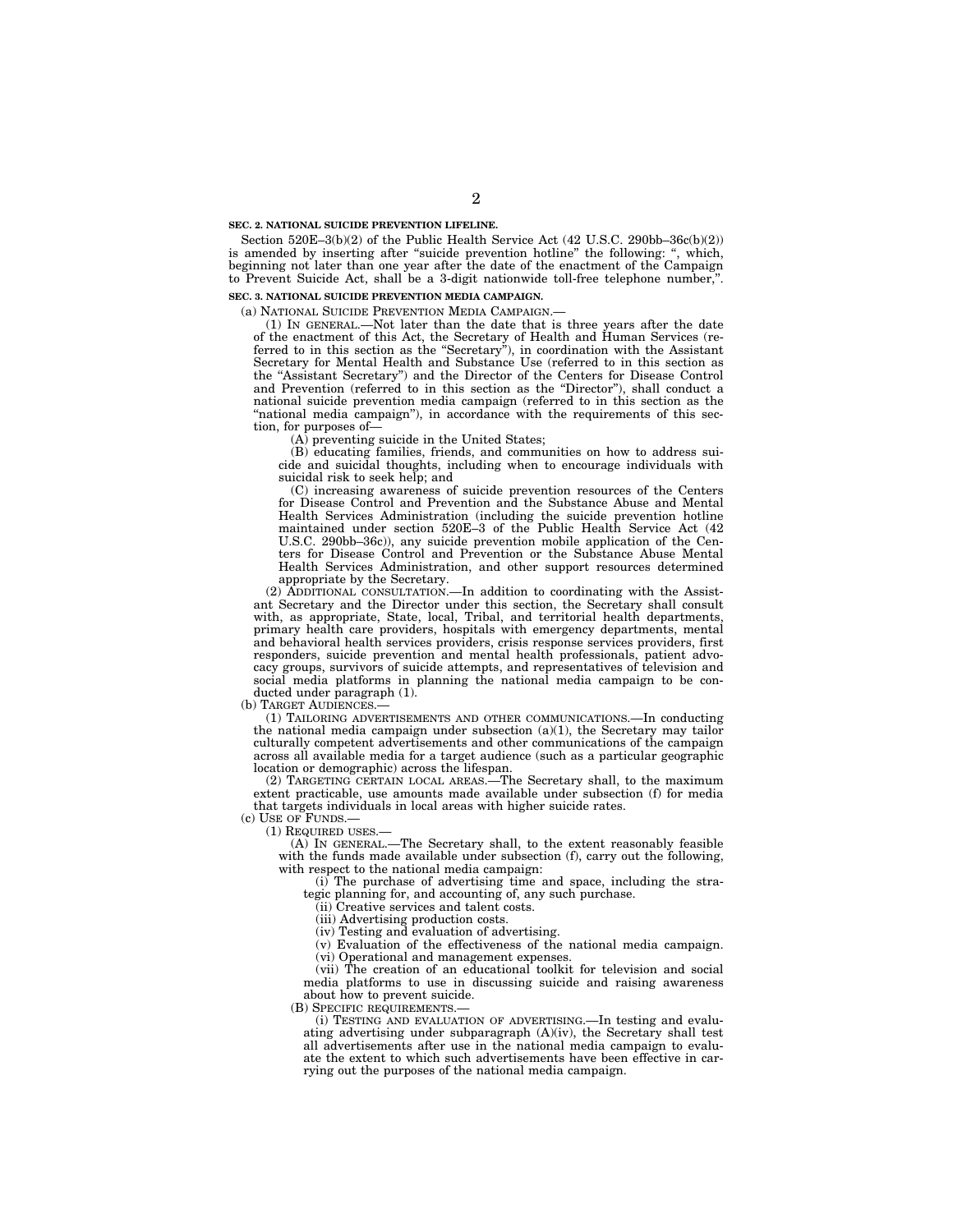(ii) EVALUATION OF EFFECTIVENESS OF NATIONAL MEDIA CAMPAIGN. In evaluating the effectiveness of the national media campaign under subparagraph  $(A)(v)$ , the Secretary shall take into account-

(I) the number of unique calls that are made to the suicide prevention hotline maintained under section 520E–3 of the Public Health Service Act (42 U.S.C. 290bb–36c) and assess whether there are any State and regional variations with respect to the capacity to answer such calls;

(II) the number of unique encounters with suicide prevention and support resources of the Centers for Disease Control and Prevention and the Substance Abuse and Mental Health Services Administration and assess engagement with such suicide prevention and support resources;

(III) whether the national media campaign has contributed to increased awareness that suicidal individuals should be engaged, rather than ignored; and

(IV) such other measures of evaluation as the Secretary determines are appropriate.

(2) OPTIONAL USES.—The Secretary may use amounts made available under subsection (f) for the following, with respect to the national media campaign:

(A) Partnerships with professional and civic groups, community-based organizations, including faith-based organizations, and Government or Tribal organizations that the Secretary determines have experience in suicide prevention, including the Substance Abuse and Mental Health Services Administration and the Centers for Disease Control and Prevention.

(B) Entertainment industry outreach, interactive outreach, media projects and activities, public information, news media outreach, outreach through

television programs, and corporate sponsorship and participation. (d) PROHIBITIONS.—None of the amounts made available under subsection (f) may be obligated or expended for any of the following:

(1) To supplant current suicide prevention campaigns.

(2) For partisan political purposes, or to express advocacy in support of or to defeat any clearly identified candidate, clearly identified ballot initiative, or clearly identified legislative or regulatory proposal.

(e) REPORT TO CONGRESS.—Not later than 18 months after implementation of the national media campaign has begun, the Secretary, in coordination with the Assistant Secretary and the Director, shall, with respect to the first year of the national media campaign, submit to Congress a report that describes—

(1) the strategy of the national media campaign and whether specific objectives of such campaign were accomplished, including whether such campaign impacted the number of calls made to lifeline crisis centers and the capacity of such centers to manage such calls;

(2) steps taken to ensure that the national media campaign operates in an effective and efficient manner consistent with the overall strategy and focus of the national media campaign;

(3) plans to purchase advertising time and space;

(4) policies and practices implemented to ensure that Federal funds are used responsibly to purchase advertising time and space and eliminate the potential for waste, fraud, and abuse; and

(5) all contracts entered into with a corporation, a partnership, or an individual working on behalf of the national media campaign.

(f) AUTHORIZATION OF APPROPRIATIONS.—For purposes of carrying out this section, there is authorized to be appropriated \$10,000,000 for each of fiscal years 2020 through 2024.

Amend the title so as to read:

A bill to require the Secretary of Health and Human Services to conduct a national suicide prevention media campaign, and for other purposes.

## I. PURPOSE AND SUMMARY

H.R. 4585, the "Campaign to Prevent Suicide Act", was introduced on October 1, 2019, by Representatives Donald S. Beyer, Jr. (D–VA) and Greg Gianforte (R–MT). H.R. 4585 would direct the Secretary of Health and Human Services (Secretary), in coordination with the Assistant Secretary for Mental Health and Substance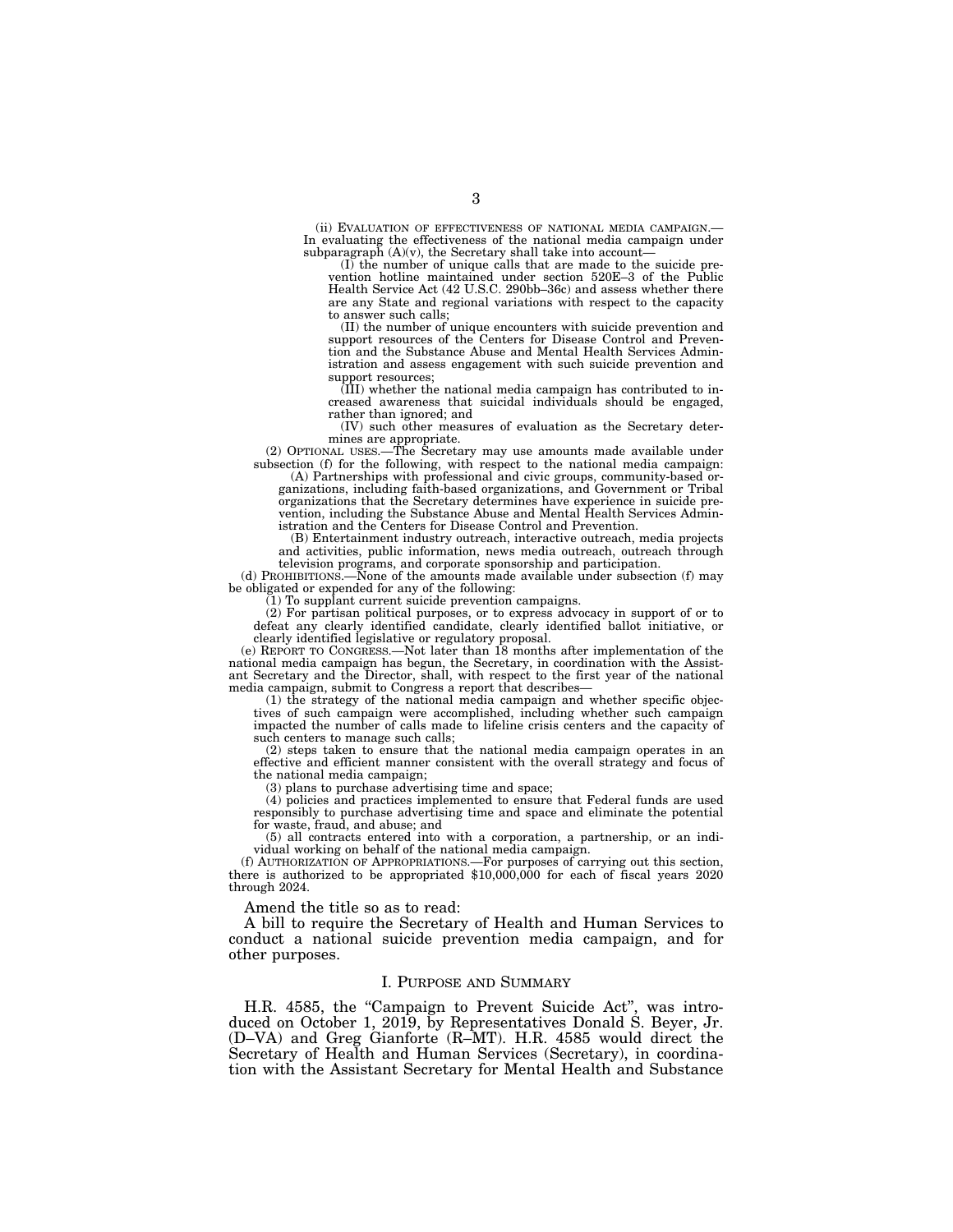Use (Assistant Secretary) and the Director of the Centers for Disease Control and Prevention (CDC), to carry out a national suicide prevention media campaign to advertise the new three-digit number for the National Suicide Prevention Lifeline, raise awareness for suicide prevention resources, and cultivate a more effective discourse on how to prevent suicide. The bill would also provide guidance to TV and social media companies on how to talk about suicide by creating a best practices toolkit.

#### II. BACKGROUND AND NEED FOR LEGISLATION

According to recent data, suicide is the tenth leading cause of death in the United States.<sup>1</sup> In 2018, 10.7 million adults seriously contemplated suicide, 3.3 million of whom made suicide plans, and 1.4 million made a nonfatal suicide attempt.<sup>2</sup> Although suicide rates vary by age group, it is the second leading cause of death in people between the ages of 10–34 and the fourth leading cause of death among people aged 35–54.3 Suicide rates among youth in Black communities are also on the rise.4

The coronavirus disease of 2019 (COVID–19) public health emergency has triggered distress for many Americans, such as experiencing the loss of family, friends, or community members, along with the loss of employment, insurance, and other supports. Research suggests that adverse effects of the pandemic on people with mental health conditions may be exacerbated by physical distancing, self-isolation, and fear.5 More broadly, close to half of Americans say that their mental health has been negatively affected due to worry and stress over the virus.6 Despite over 10 million Americans seriously considering suicide, many people do not know what resources exist or how to seek help.7

On July 17, 2020, the Federal Communications Commission (FCC) announced that it would move forward and establish ''988'' as the new nationwide 3-digit number for the National Suicide Prevention Lifeline.<sup>8</sup> This "911 for the brain" is aimed at making it easier for Americans to get help when in crisis. While this change to an easy-to-remember number is helpful, an FCC report identified the importance of an extensive public awareness campaign to publicize the new number.9 The North American Numbering Council, which is cited within the FCC report, says ''[a] national edu-

<sup>1</sup> National Center for Health Statistics, *Leading Causes of Death Reports, 1981–2018* (accessed

September 10, 2020).<br><sup>2</sup> Substance Abuse and Mental Health Services Administration. *Key substance use and mental*<br>health indicators in the United States: Results from the 2018 National Survey on Drug Use and *Health (2019)* (www.samhsa.gov/data/sites/default/files/cbhsqreports/NSDUHNationalFindings Report2018/NSDUHNationalFindingsReport2018.pdf).Ik 3 National Center for Health Statistics, *Leading Causes of Death Reports, 1981–2018* (accessed

September 10, 2020).<br><sup>4</sup> 'We're losing our kids': Black youth suicide rate rising far faster than for whites; coronavirus,<br>police violence deepen trauma, USA Today (June 7, 2020) (www.usatoday.com/story/news/health/

<sup>2020/06/07/</sup>coronavirus-police-violence-boost-risksrising-black-youth-suicide/2300765001/).<br><sup>5</sup> Kaiser Family Foundation, *The Implications of COVID-19 for Mental Health and Substance*<br><sup>Use</sup> (Apr. 21, 2020) (www.kff.org/cor mental-health-and-substance-use/). 6 *Id.* 

<sup>7</sup> As suicide, addiction death projections soar amid COVID–19, treatment centers struggle to stay alive too, USA Today (June 21, 2020) (www.usatoday.com/story/news/health/2020/06/21/<br>covid-spurs-mental-health-needs-treatmentcenters-go-underfunded/3191251001/).

<sup>&</sup>lt;sup>8</sup> Federal Communications-Commission, *Designating 988 for the National Suicide Prevention Lifeline* (July 17, 2020). 9Federal Communications Commission, *Report on the National Suicide Hotline Improvement* 

*Act of 2018 (August 14, 2019).*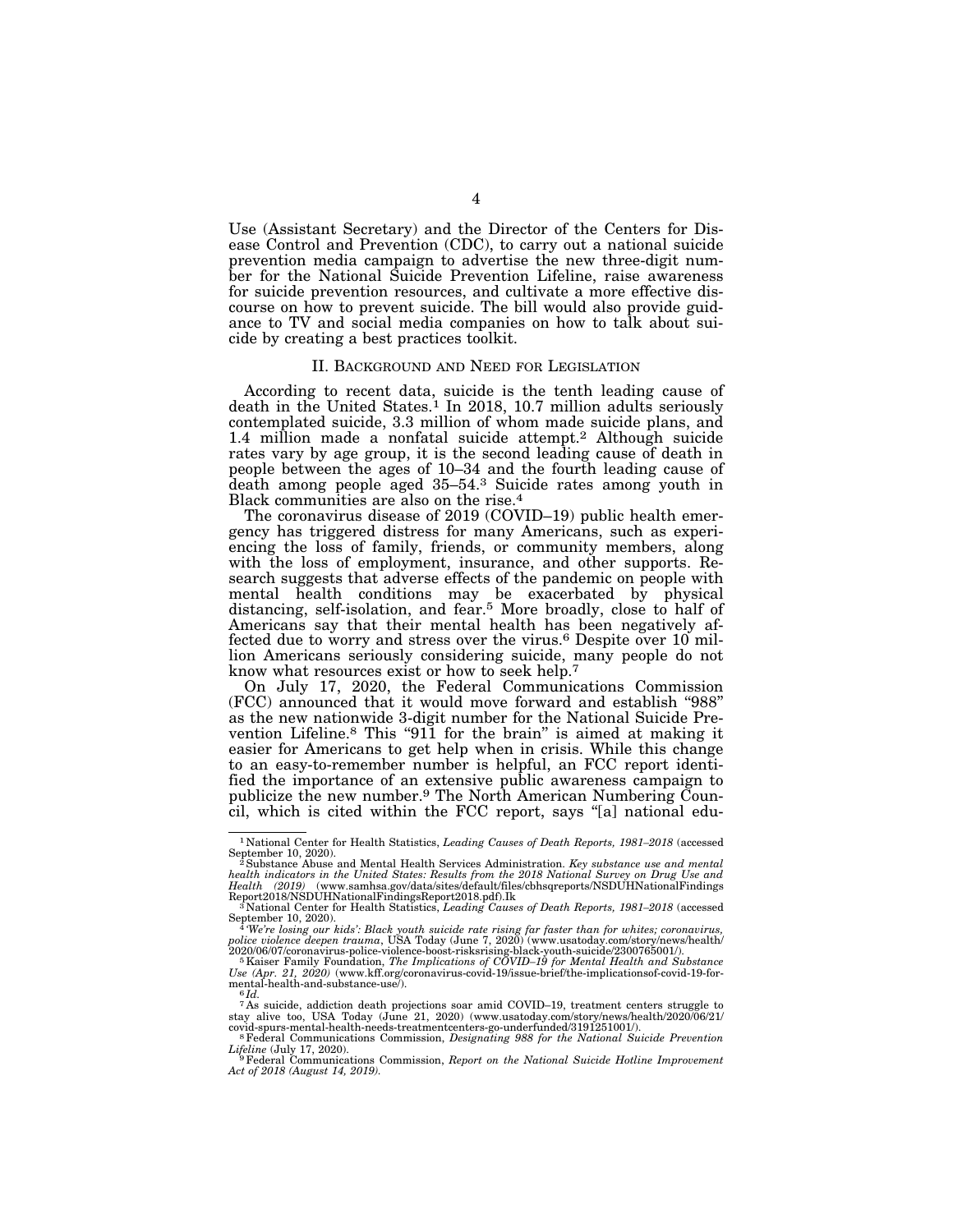cation plan would need to be created to alert consumers of the new 988 abbreviated dialing code."<sup>10</sup> The Substance Abuse and Mental Health Services Administration (SAMHSA) also noted that ''a public education and awareness campaign to publicize the new number would be instrumental in encouraging the use of the new number.'' 11

#### III. COMMITTEE HEARINGS

For the purposes of section 103(i) of H. Res. 6 of the 116th Congress, the following hearing was used to develop or consider H.R. 4585:

The Subcommittee on Health held a virtual legislative hearing on June 30, 2020, entitled, ''High Anxiety and Stress: Legislation to Improve Mental Health During Crisis.'' The hearing focused on H.R. 4585, the "Campaign to Prevent Suicide Act", and 21 other bills. The Subcommittee received testimony from the following witnesses:

• The Honorable Patrick J. Kennedy, Founder of the Kennedy Forum and former Member of Congress

• Arthur C. Evans, Jr. Ph.D., Chief Executive Officer, American Psychological Association;

• Jeffrey L. Geller, M.D., M.P.H., President, American Psychiatric Association, Professor of Psychiatry and Director of Public Sector Psychiatry at the University of Massachusetts Medical School Worcester Recovery Center and Hospital

• Ms. Arriana Gross, National Youth Advisory Board Member, Sandy Hook Promise Students Against Violence Everywhere (SAVE) Promise Club.

## IV. COMMITTEE CONSIDERATION

H.R. 4564, the "Campaign to Prevent Suicide Act", was introduced by Representatives Beyer (D–VA) and Gianforte (R–MT) on October 1, 2019, and the bill was referred to the Committee on Energy and Commerce. Subsequently, the bill was referred to the Subcommittee on Health on October 2, 2019. On June 30, 2020, the Subcommittee held a legislative hearing on the bill.

On July 15, 2020, the Subcommittee on Health was discharged from further consideration of H.R. 4564 because, pursuant to notice, the bill was called up for markup by the full Committee on Energy and Commerce. During Committee consideration of the bill, an amendment in the nature of a substitute, offered by Mr. Cárdenas of California, was agreed to by a voice vote. At the conclusion of the bill's consideration, Mr. Pallone, Chairman of the committee, moved that H.R. 4585 be ordered reported favorably to the House, amended. The Pallone motion on final passage was agreed to by a voice vote by the full Committee, a quorum being present.

#### V. COMMITTEE VOTES

Clause 3(b) of rule XIII of the Rules of the House of Representatives requires the Committee to list each record vote on the motion

 $\overset{10}{\phantom{1}11}\overset{Id.}{\phantom{1}l}\hspace{-0.1cm}d.$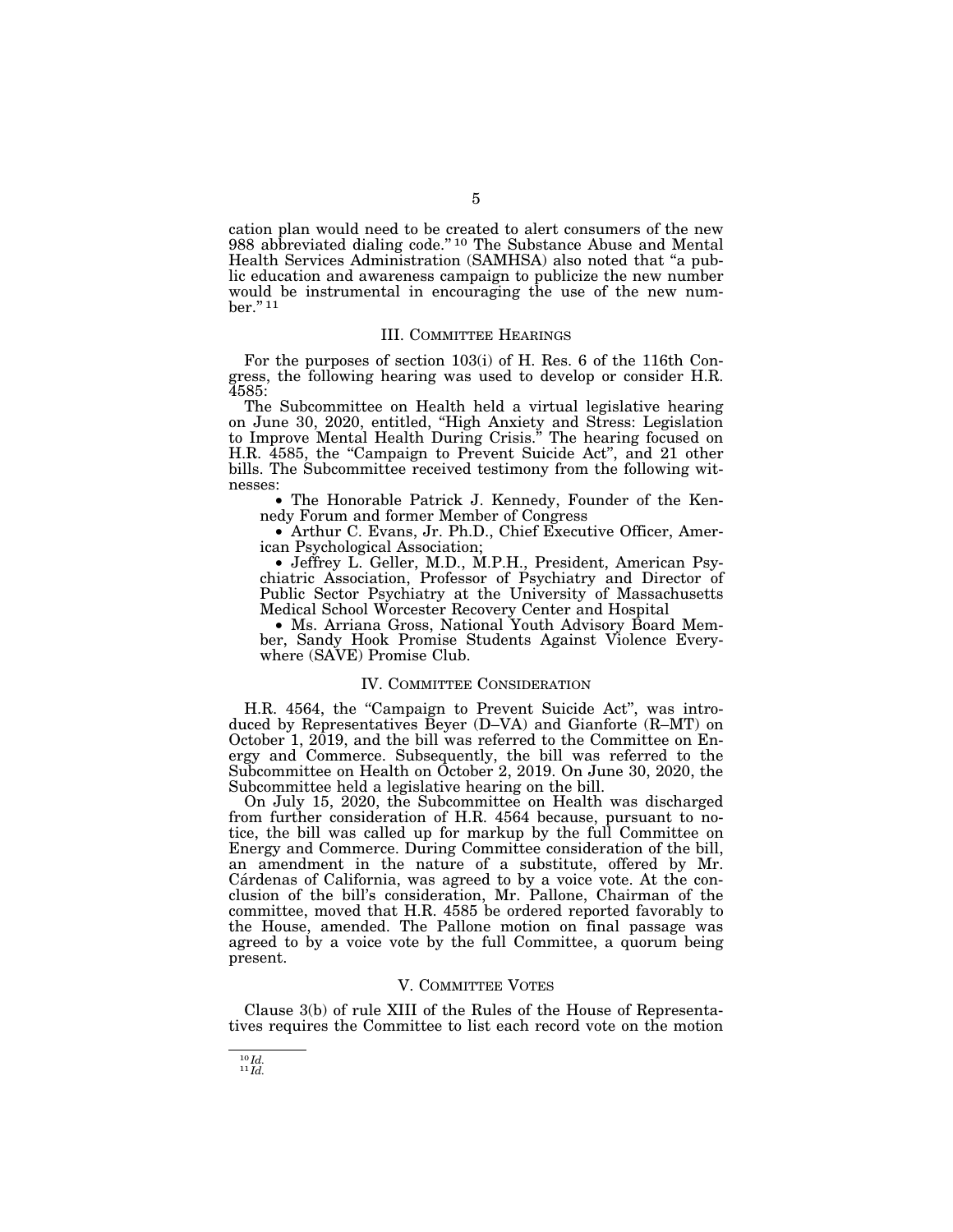to report legislation and amendments thereto. The Committee advises that there were no record votes taken on H.R. 4564, including the motion for final passage of the bill.

### VI. OVERSIGHT FINDINGS

Pursuant to clause  $3(c)(1)$  of rule XIII and clause  $2(b)(1)$  of rule X of the Rules of the House of Representatives, the oversight findings and recommendations of the Committee are reflected in the descriptive portion of the report.

#### VII. NEW BUDGET AUTHORITY, ENTITLEMENT AUTHORITY, AND TAX **EXPENDITURES**

Pursuant to 3(c)(2) of rule XIII of the Rules of the House of Representatives, the Committee adopts as its own the estimate of new budget authority, entitlement authority, or tax expenditures or revenues contained in the cost estimate prepared by the Director of the Congressional Budget Office pursuant to section 402 of the Congressional Budget Act of 1974.

The Committee has requested but not received from the Director of the Congressional Budget Office a statement as to whether this bill contains any new budget authority, spending authority, credit authority, or an increase or decrease in revenues or tax expenditures.

## VIII. FEDERAL MANDATES STATEMENT

The Committee adopts as its own the estimate of Federal mandates prepared by the Director of the Congressional Budget Office pursuant to section 423 of the Unfunded Mandates Reform Act.

## IX. STATEMENT OF GENERAL PERFORMANCE GOALS AND OBJECTIVES

Pursuant to clause  $3(c)(4)$  of rule XIII, the general performance goal or objective of this legislation is to require the Secretary of Health and Human Services to conduct a national suicide prevention media campaign, and for other purposes.

#### X. DUPLICATION OF FEDERAL PROGRAMS

Pursuant to clause  $3(c)(5)$  of rule XIII, no provision of H.R. 4585 is known to be duplicative of another Federal program, including any program that was included in a report to Congress pursuant to section 21 of Public Law 111–139 or the most recent Catalog of Federal Domestic Assistance.

## XI. COMMITTEE COST ESTIMATE

Pursuant to clause  $3(d)(1)$  of rule XIII, the Committee adopts as its own the cost estimate prepared by the Director of the Congressional Budget Office pursuant to section 402 of the Congressional Budget Act of 1974.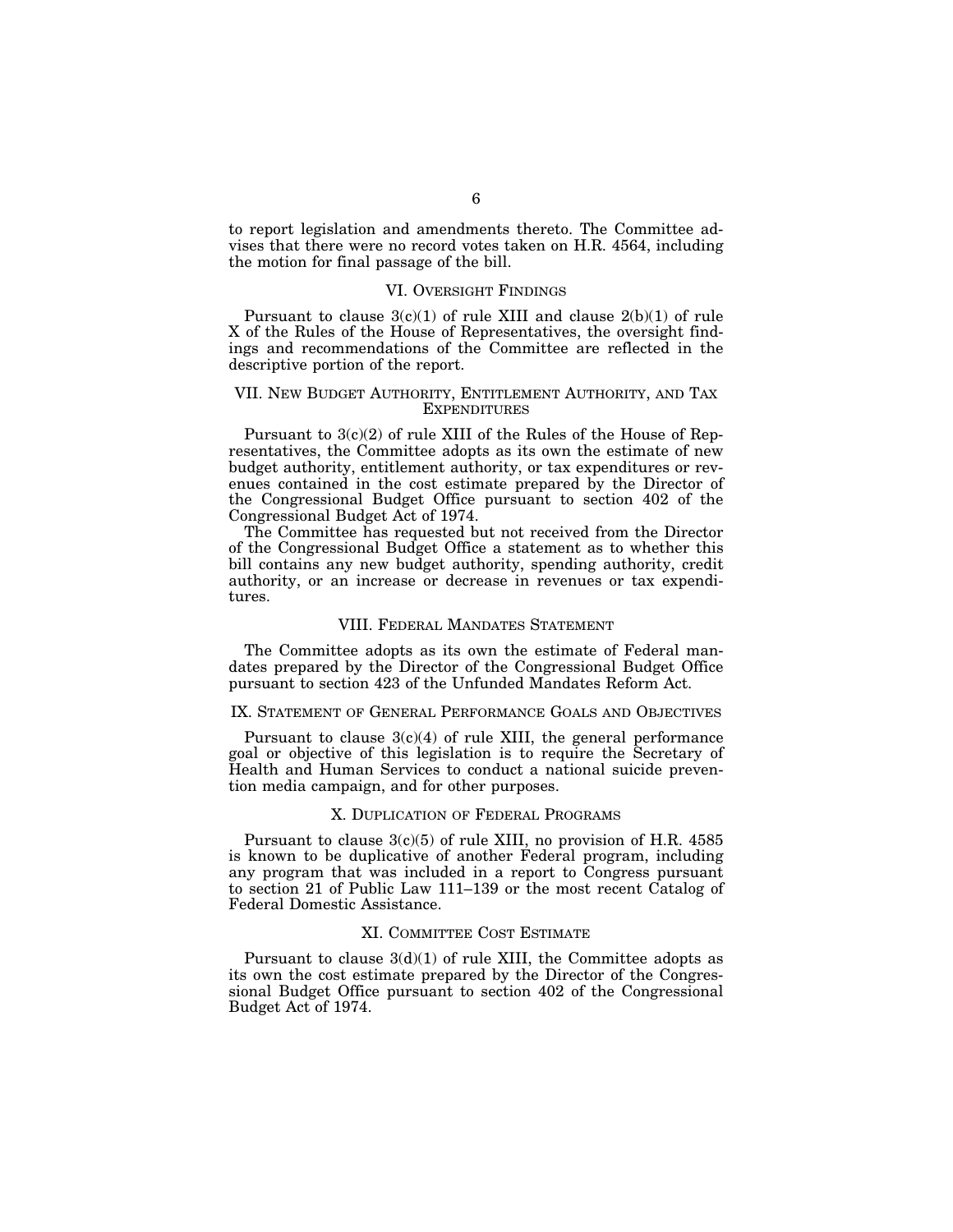## XII. EARMARKS, LIMITED TAX BENEFITS, AND LIMITED TARIFF **BENEFITS**

Pursuant to clause 9(e), 9(f), and 9(g) of rule XXI, the Committee finds that H.R. 4585 contains no earmarks, limited tax benefits, or limited tariff benefits.

#### XIII. ADVISORY COMMITTEE STATEMENT

No advisory committee within the meaning of section 5(b) of the Federal Advisory Committee Act was created by this legislation.

#### XIV. APPLICABILITY TO LEGISLATIVE BRANCH

The Committee finds that the legislation does not relate to the terms and conditions of employment or access to public services or accommodations within the meaning of section  $10\overline{2(b)}(3)$  of the Congressional Accountability Act.

#### XV. SECTION-BY-SECTION ANALYSIS OF THE LEGISLATION

#### *Section 1. Short title*

Section 1 designates that the short title may be cited as the ''Campaign to Prevent Suicide Act''.

## *Sec. 2. National suicide prevention lifeline*

Section 2 amends the Public Health Service Act to specify that the suicide prevention hotline shall be a 3-digit nationwide toll-free telephone number not later than one year after the enactment of this Act.

#### *Sec. 3. National suicide prevention media campaign*

Subsection (a) of section 3 directs the Secretary of Health and Human Services (the Secretary), with the Assistant Secretary for Mental Health and Substance Use and the CDC Director, to conduct a national suicide prevention media campaign for the purposes of preventing suicide in the United States; educating families, friends, and communities on how to address suicide and encourage individuals with suicidal risk to seek help; and increasing awareness of Federally supported suicide prevention resources, including the suicide prevention hotline, any suicide prevention mobile applications, and any other support resources determined appropriate by the Secretary. In planning the national campaign, the Secretary is directed to consult with State, local, Tribal, territorial health departments, primary health care providers, hospitals with emergency departments, mental and behavioral health services providers, crisis response services providers, first responders, suicide prevention and mental health professionals, patient advocacy groups, survivors of suicide attempts, and representatives of television and social media platforms.

Subsection (b) of section 3 provides the Secretary with the authority to tailor culturally competent advertisements and other communications of the campaign across all available media for target audiences, such as those in a particular geographic location or demographic, across the lifespan. To the maximum extent practicable, the Secretary shall use funding provided under this Act for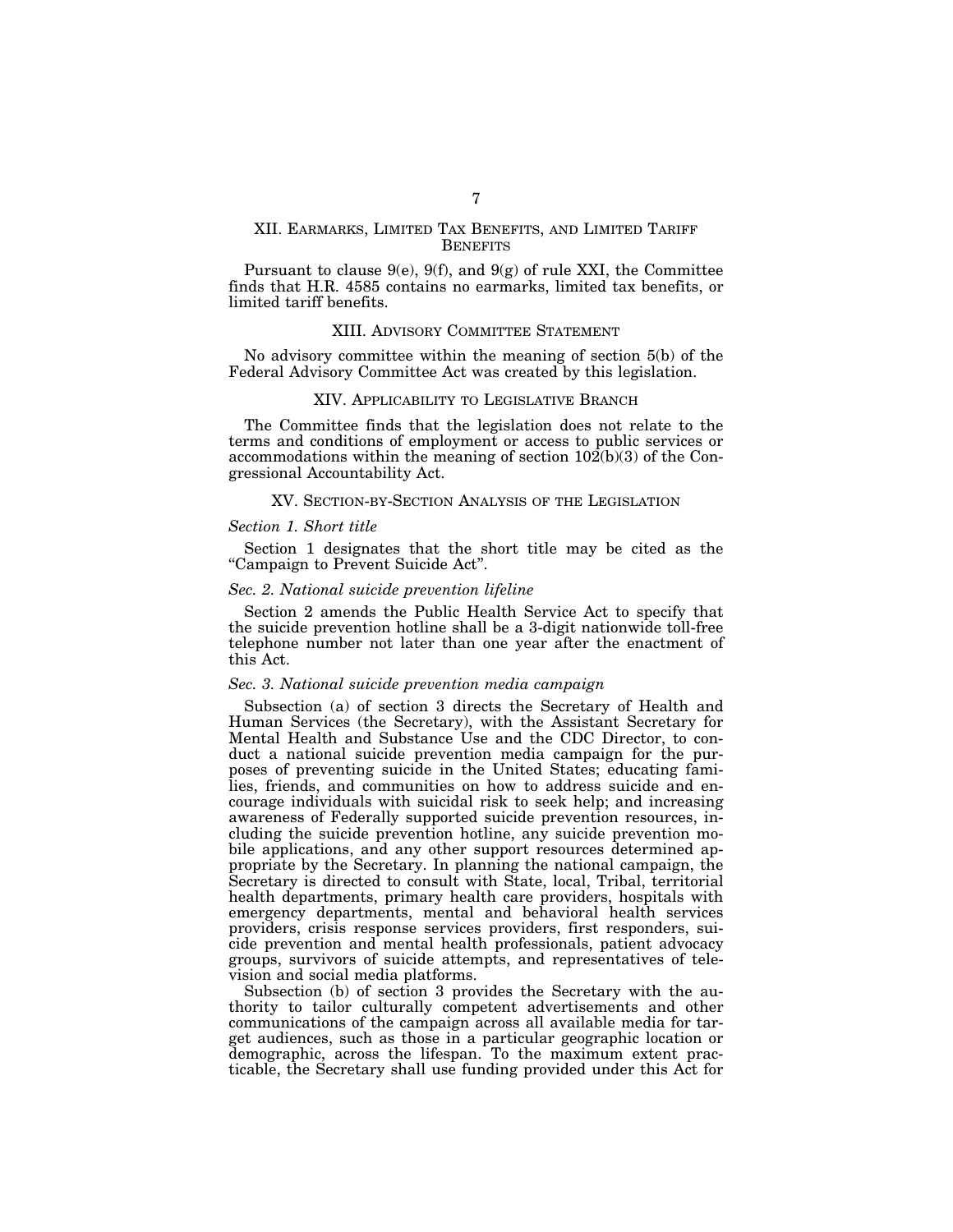media that targets individuals in local areas with higher suicide rates.

Subsection (c) of section 3 authorizes the use of funds to purchase advertising time and space, including planning costs; creative services and talent costs; advertising production costs; testing and evaluation; operational and management expenses; and costs associated with the creation of an educational toolkit for television and social media platforms for raising awareness about suicide and suicide prevention. In testing and evaluating advertisements, the Secretary shall test all national media campaign advertisements to evaluate the extent to which such advertisements were effective, taking into account the number of unique calls made to the suicide prevention hotline and State and regional capacity variations; the number of unique encounters and engagement with Federally supported suicide prevention and support resources; and whether the national media campaign contributed to increased awareness; in addition to any other relevant evaluation measures. Subsection (c) also permits funding to be used for partnerships with professional and civic groups, community-based organizations, including faithbased organizations, and Government or Tribal organizations that have experience in suicide prevention. Such partnerships can also include outreach to the entertainment industry, public information groups, television media, news media, and corporate sponsors.

Subsection (d) of section 3 clarifies that funding authorized under this Act may not be used to supplant current suicide prevention campaigns, for partisan political purposes, or to express advocacy in support of or defeat of any identified candidate, ballot initiative, legislative or regulatory proposal.

Subsection (e) of section 3 requires that no later than 18 months after implementation of the national media campaign, the Secretary, in coordination with the Assistant Secretary and CDC Director, shall submit a report to Congress describing the strategy of the national media campaign and whether specific objectives of such campaign were accomplished, including whether such campaign affected the number of calls made to lifeline crisis centers and the capacity of such centers to manage calls; steps taken to ensure the effectiveness and efficiency of national media campaign; plans to purchase advertising time and space; policies and practices implemented to ensure that Federal funds are used responsibly to eliminate the potential for waste, fraud, and abuse; and all contracts entered into with a corporation, partnership, or an individual

for purposes of the national media campaign. Subsection (f) of section 3 authorizes \$10 million for each of fiscal years 2021 through 2025.

#### XVI. CHANGES IN EXISTING LAW MADE BY THE BILL, AS REPORTED

In compliance with clause 3(e) of rule XIII of the Rules of the House of Representatives, changes in existing law made by the bill, as reported, are shown as follows (new matter is printed in italics and existing law in which no change is proposed is shown in roman):

#### **PUBLIC HEALTH SERVICE ACT**

\* \* \* \* \* \* \*